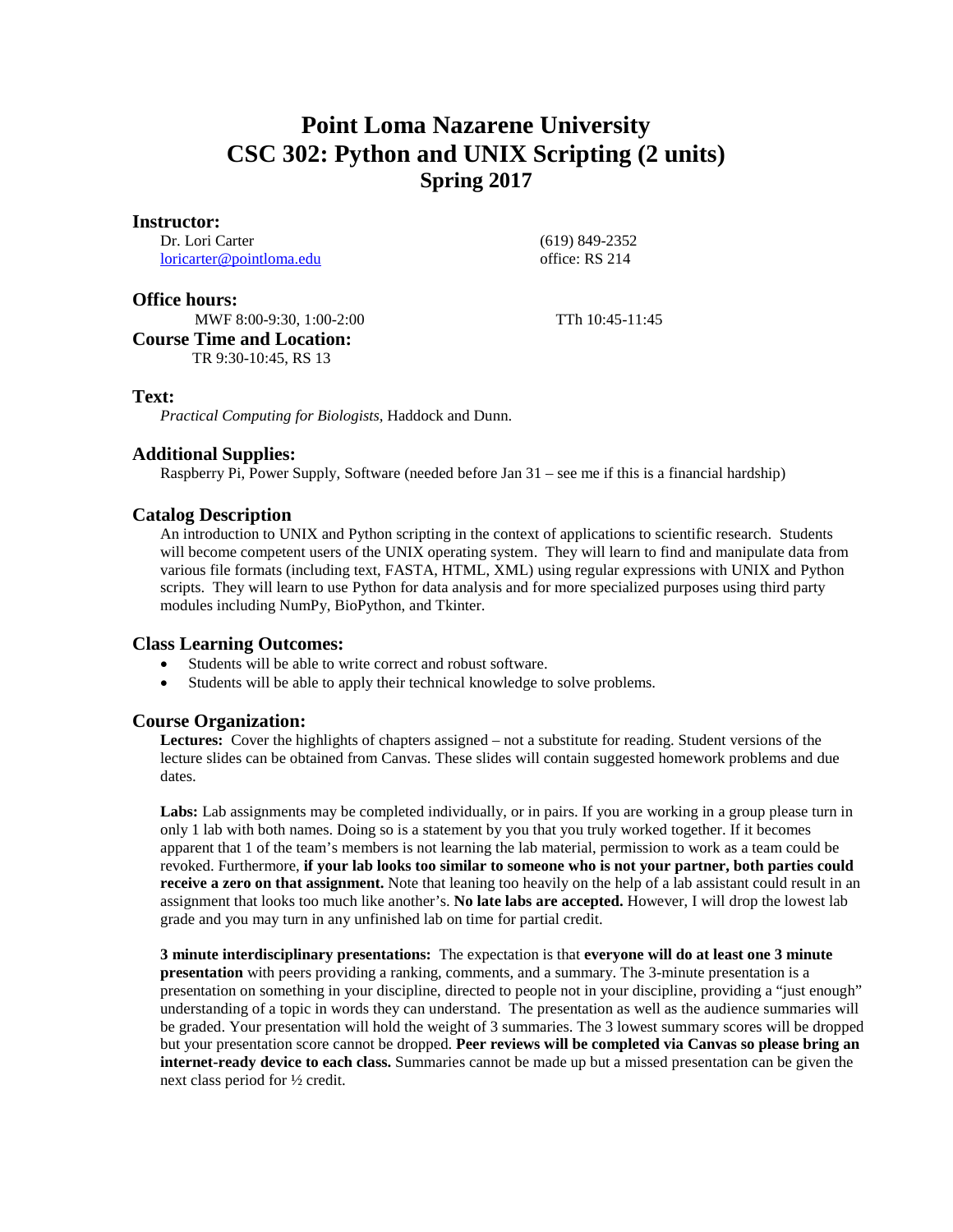**Quizzes:** In addition to the midterm and final exam, you will have 2 quizzes to help you keep current on both theory and practice. Quizzes are not cumulative but may cover material from both lecture and lab. Quiz 1 (**Jan. 31**) covers material from the start of the course to the quiz, and quiz 2 (**Apr. 4**) will cover material following the midterm. **If you miss a quiz without giving me prior notice, there is a good chance you will receive a zero unless, of course, there was clearly an emergency.**

**Exams:** There will be 2 exams, a midterm and a final. If you will miss an exam for a school function, you must arrange to take it in advance. **If you ever miss an exam without giving me prior notice, there is a good chance you will receive a zero unless, of course, there was clearly an emergency.** Exam content can include material from lectures, the textbook, labs, and 3 minute presentations. Exams are cumulative**.** The midterm is scheduled for **Feb 23.** It will cover chapters 1 – 6 in your textbook. The final exam is scheduled for **Thursday of finals week at 10:30** and will emphasize chapters 8-10 in your textbook plus labs and lecture material covered since the last exam.

The **final exam date** and time is set by the university at the beginning of the semester and may not be changed by the instructor. Only in the case that a student is required to take three exams during the same day of finals week is an instructor authorized to change the exam date and time for that particular student.

#### **Grading:**

| 3 min. presentations 15% |     | Labs    | 35% |
|--------------------------|-----|---------|-----|
| Midterm                  | 15% | Ouizzes | 15% |
| Final Exam               | 20% |         |     |

|                | Final grades will be determined as follows: |                |                |  |
|----------------|---------------------------------------------|----------------|----------------|--|
| $100-93\%$ A   |                                             | $80-82.9\%$ B- | $67-69.9\%$ D+ |  |
| 90-92.9% A-    |                                             | $77-79.9\%$ C+ | 63-66.9% D     |  |
| $87-89.9\%$ B+ |                                             | 73-76.9% C     | $60-62.9\%$ D- |  |
| 83-86.9% B     |                                             | 70-72.9 C-     | $0-59.9\%$ F   |  |

### **University Mission:**

Point Loma Nazarene University exists to provide higher education in a vital Christian community where minds are engaged and challenged, character is modeled and formed, and service becomes an expression of faith. Being of Wesleyan heritage, we aspire to be a learning community where grace is foundational, truth is pursued, and holiness is a way of life.

#### **Department Mission:**

The Mathematical, Information, and Computer Sciences department at Point Loma Nazarene University is committed to maintaining a curriculum that provides its students with the tools to be productive, the passion to continue learning, and Christian perspectives to provide a basis for making sound value judgments.

## **Attendance:**

Attendance is expected at each class session. In the event of an absence you are responsible for the material covered in class and the assignments given that day. Regular and punctual attendance at all classes in which a student is registered is considered essential to optimum academic achievement. Therefore, regular attendance and participation in each course are minimal requirements to be met. There are no allowed or excused absences except as approved in writing by the Provost for specific students participating in certain university-sanctioned activities. Excused absences still count toward the 10%- 20% limits, but allow students to make up work, quizzes, or tests missed as a result of a universitysanctioned activity. Activities of a unique nature, such as labs or other activities identified clearly on the syllabus, cannot be made up except in rare instances when instructors have given advanced, written approval for doing so.

Whenever the number of accumulated absences in a class, for any cause, exceeds ten (10) percent of the total number of class meetings, the faculty member should send an e-mail to the student and the Vice Provost for Academic Administration (VPAA) warning of attendance jeopardy. If more than twenty (20) percent of the total number of class meetings is reported as missed, the faculty member or VPAA may initiate the student's de-enrollment from the course without further advanced notice to the student. If the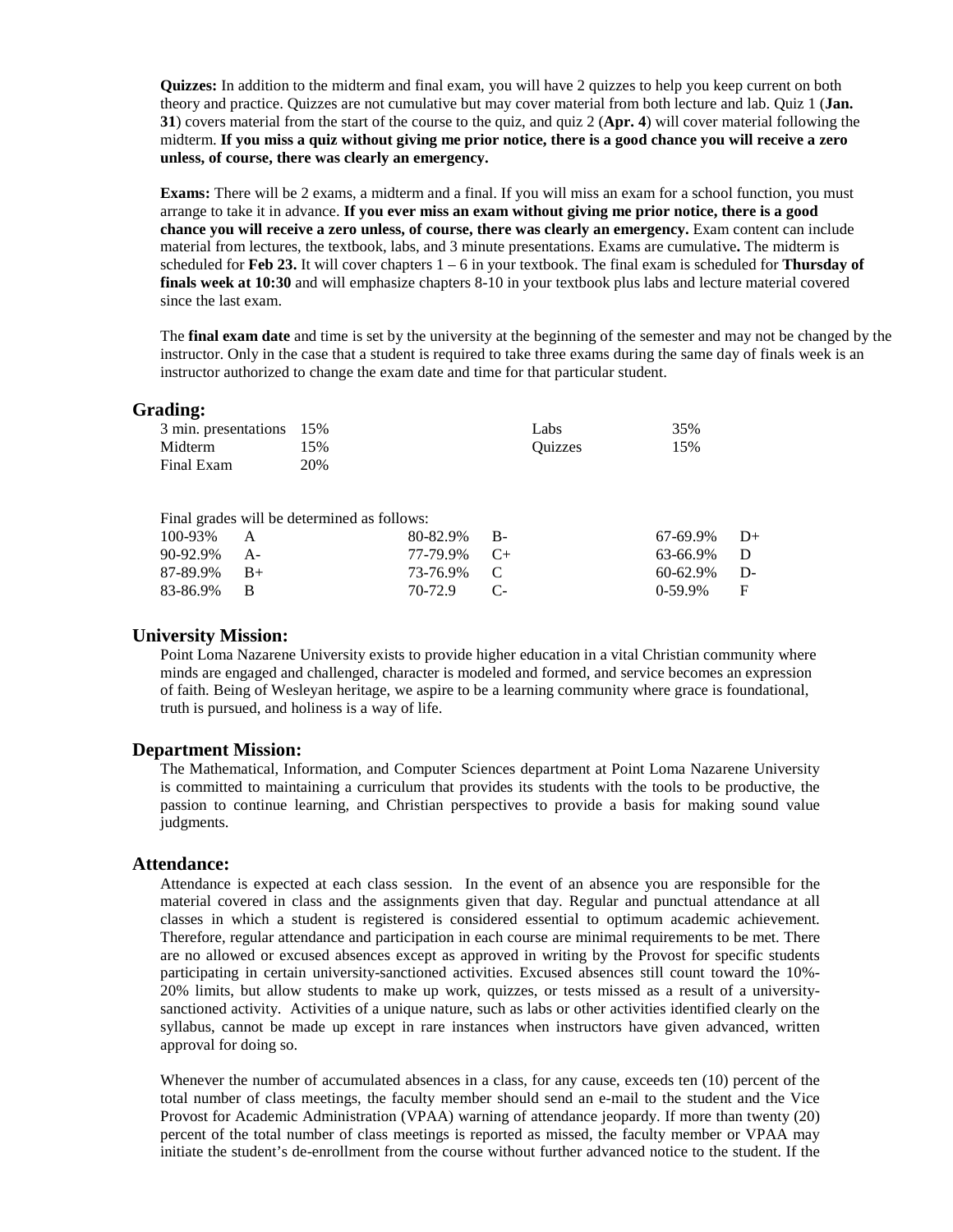date of de-enrollment is past the last date to withdraw from a class, the student will be assigned a grade of W or WF consistent with university policy in the Grading section of the catalog. There are no refunds for courses where a de-enrollment was processed. For more details see the PLNU catalog: [http://catalog.pointloma.edu/content.php?catoid=18&navoid=1278#Class\\_Attendance](http://catalog.pointloma.edu/content.php?catoid=18&navoid=1278#Class_Attendance)

#### **Class Enrollment:**

It is the student's responsibility to maintain his/her class schedule. Should the need arise to drop this course (personal emergencies, poor performance, etc.), the student has the responsibility to follow through (provided the drop date meets the stated calendar deadline established by the university), not the instructor. Simply ceasing to attend this course or failing to follow through to arrange for a change of registration (drop/add) may easily result in a grade of F on the official transcript.

## **Academic Accommodations:**

While all students are expected to meet the minimum academic standards for completion of their courses as established by the instructors, students with special needs may require academic accommodations. At Point Loma Nazarene University, students requesting academic accommodations must file documentation with the Disability Resource Center (DRC), located in the Bond Academic Center. Students can also reach the Disability Resource Center by phone at 619-849-2486 or by e-mail at [DRC@pointloma.edu.](mailto:DRC@pointloma.edu) Once the student files documentation, the Disability Resource Center contacts the student's instructors and provides written recommendations for reasonable and appropriate accommodations to meet the individual needs of the student. This policy assists the university in its commitment to full compliance with Section 504 of the Rehabilitation Act of 1973, the Americans with Disabilities (ADA) Act of 1990, and ADA Amendments Act of 2008, all of which prohibit discrimination against students with special needs and guarantees all qualified students equal access to the benefits of PLNU programs and activities. For more details see the PLNU catalog:

[http://catalog.pointloma.edu/content.php?catoid=18&navoid=1278#Academic\\_Accommodations](http://catalog.pointloma.edu/content.php?catoid=18&navoid=1278#Academic_Accommodations) 

Students with learning disabilities who may need accommodations should discuss options with the instructor during the first two weeks of class.

#### **Academic Honesty**

Students should demonstrate academic honesty by doing original work and by giving appropriate credit to the ideas of others. Academic dishonesty is the act of presenting information, ideas, and/or concepts as one's own when in reality they are the results of another person's creativity and effort. A faculty member who believes a situation involving academic dishonesty has been detected may assign a failing grade for that assignment or examination, or, depending on the seriousness of the offense, for the course. Faculty should follow and students may appeal using the procedure in the university Catalog. See [http://catalog.pointloma.edu/content.php?catoid=24&navoid=1581#Academic\\_Honesty](http://catalog.pointloma.edu/content.php?catoid=24&navoid=1581#Academic_Honesty) for definitions of kinds of academic dishonesty and for further policy information.

#### **Copyright Protected Materials:**

Point Loma Nazarene University, as a non-profit educational institution, is entitled by law to use materials protected by the US Copyright Act for classroom education. Any use of those materials outside the class may violate the law.

#### **Credit Hour:**

In the interest of providing sufficient time to accomplish the stated course learning outcomes, this class meets the PLNU credit hour policy for a 2 unit class delivered over 15 weeks. Specific details about how the class meets the credit hour requirements can be provided upon request.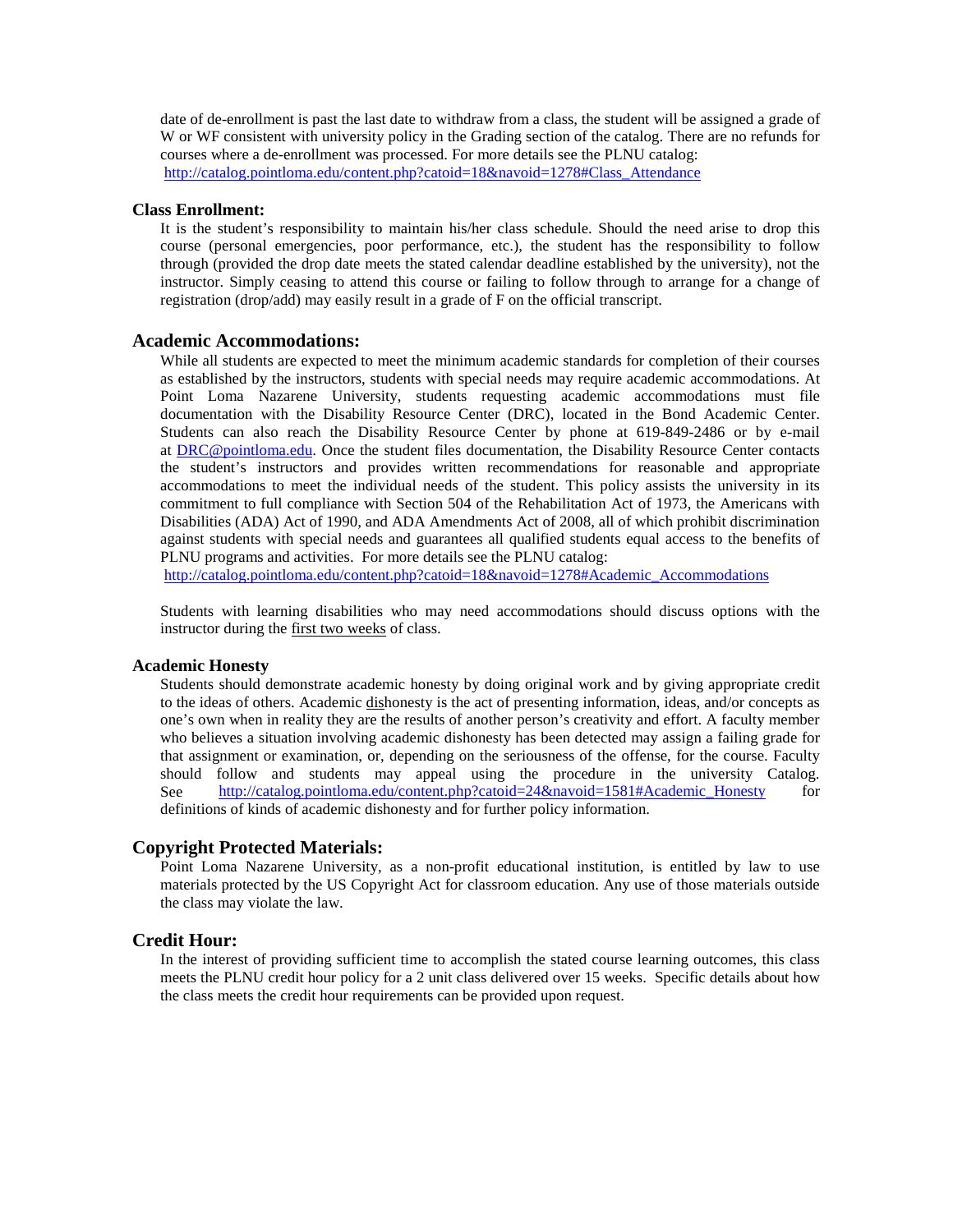| Mon        | Tuesday                                 | Wed   | Thursday                            | Fri            |
|------------|-----------------------------------------|-------|-------------------------------------|----------------|
|            | Jan 10                                  | 11    | 12                                  | 13             |
|            | Monday sched                            |       | Syllabus                            |                |
|            |                                         |       | Sign up for 3 minute presentations  |                |
|            |                                         |       | Intro Regular Expressions (ch: 1,2) |                |
|            |                                         |       | 3 min: Text editors                 |                |
|            |                                         |       | 19                                  |                |
| 16         | 17                                      | 18    |                                     | 20             |
| <b>MLK</b> | More regular expressions (ch 2)         |       | Regular expressions (ch 3)          |                |
|            | 3 min latitude longitude                |       | 3 min: periodic tables              |                |
|            | 3 min on FASTA                          |       | 3 min: HTML                         |                |
| 23         | 24                                      | 25    | 26                                  | 27             |
|            | More Regular $Exp - \text{custom char}$ |       | 3 min OS                            |                |
|            | sets, boundaries Ch 3                   |       | 3 min Intro Linux/Unix              |                |
|            | 3 min: Likert scale                     |       | Intro Rasp pi                       |                |
| 30         | 31                                      | Feb 1 | $\overline{2}$                      | $\overline{3}$ |
|            | <b>Quiz on REs</b>                      |       | Continue Raspberry Pi/ Linux lab    |                |
|            | Rasp Pi set up lab                      |       |                                     |                |
| 6          | 7                                       | 8     | 9                                   | 10             |
|            | More Unix (ch 4, 5)                     |       | Grep/IP address lab                 |                |
|            | 3 min: CURL command                     |       |                                     |                |
|            |                                         |       |                                     |                |
|            | 3 min: IP address                       |       |                                     |                |
| 13         | 14                                      | 15    | 16                                  | 17             |
|            | More Unix                               |       | Additional Scripting (beyond book)  |                |
|            | Unix scripting chapter 6                |       | Study sheet for Exam available      |                |
| 20         | 21                                      | 22    | 23                                  | 24             |
|            | Answer any questions for Exam           |       | Midterm exam covering chapters 1-6  |                |
|            | Begin Python (chapter 7)                |       |                                     |                |
| 27         | 28                                      | Mar 1 | $\overline{2}$                      | $\overline{3}$ |
|            | More python (chapter 8)                 |       | More python (chapter 8)             |                |
|            | 3 min: Codons, Amino Acids,             |       | 3 min: DNA Melting                  |                |
|            | <b>Proteins</b>                         |       | 3 min: ORFs                         |                |
|            | 3 min: taxonomic hierarchy              |       | 3 min: Java functions               |                |
| 6          | 7                                       | 8     | 9                                   | 10             |
|            | Spring break                            |       | Spring break                        |                |
| 13         | 14                                      | 15    | 16                                  | 17             |
|            |                                         |       |                                     |                |
|            | More python (chapter 9)                 |       | More python (chapter 9)             |                |
|            |                                         |       | 3 min: Palindromes                  |                |
|            |                                         |       | 3 min: Blast                        |                |
|            |                                         |       | 3 min: probability                  |                |
| 20         | 21                                      | 22    | 23                                  | 24             |
|            | Biological palindrome algorithm         |       | Python sets functions, files (ch 9) |                |
|            | discussion (preparation for lab)        |       | 3 min: Mathematical sets            |                |
| 27         | 28                                      | 29    | 30                                  | 31             |
|            | Introduce second part of major          |       | Introduction to Turtle and Math     |                |
|            | Python lab                              |       | modules (material outside of book)  |                |
| Apr. 3     | 4                                       | 5     | 6                                   | $\overline{7}$ |
|            | <b>Python Quiz</b>                      |       | 3 min: Sine, cosine, trajectory     |                |
|            |                                         |       | 3 min: Earthquake magnitude         |                |
|            |                                         |       | Biopython module, Turtle labs       |                |
| 10         | 11                                      | 12    | 13                                  | 14             |
|            |                                         |       | Easter                              |                |
|            | 3 min: image processing                 |       |                                     | Easter         |
|            | Introduction to image processing in     |       |                                     |                |
|            | Python using external modules           |       |                                     |                |
| 17         | 18                                      | 19    | 20                                  | 21             |
| Easter     | Continue with image processing          |       | Image processing group work         |                |

## CSC 302 Expected Schedule Spring 2017